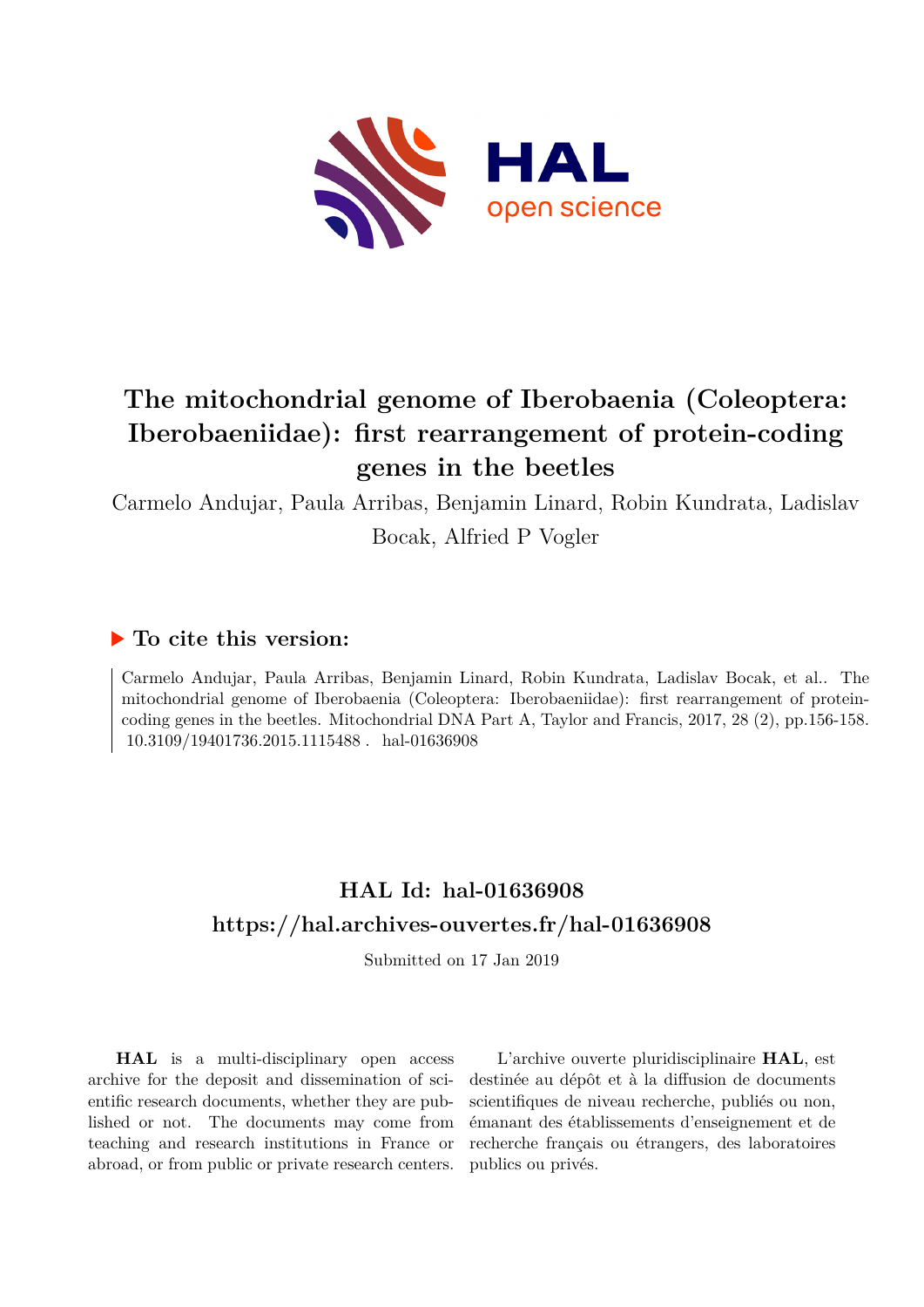## **The mitochondrial genome of** *Iberobaenia* **(Coleoptera: Iberobaeniidae): First rearrangement of protein coding genes in the beetles**

Carmelo Andújar,<sup>1,2\*</sup> Paula Arribas,<sup>1,2</sup> Benjamin Linard,<sup>1</sup> Robin Kundrata,<sup>3</sup> Ladislav Bocak,<sup>3</sup>

Alfried P. Vogler $^{1,2}$ 

<sup>1</sup> Department of Life Sciences, Natural History Museum, Cromwell Road, London, SW7 5BD, UK

<sup>2</sup> Department of Life Sciences, Imperial College London, Silwood Park Campus, Ascot, SL5 7PY, UK

<sup>3</sup> Department of Zoology, Faculty of Science, Palacky University, 17. listopadu 50, 771 46 Olomouc, Czech Republic

**Key words:** Coleoptera, gene rearrangement, mitochondrial metagenomics, mitochondrion, Elateroidea.

#### **Abstract:**

The complete mitochondrial genome of the recently discovered beetle family Iberobaeniidae is described and compared with known coleopteran mitogenomes. The mitochondrial sequence was obtained by shotgun metagenomic sequencing using the Illumina Miseq technology and resulted in an average coverage of 130x and a minimum coverage of 35x. The mitochondrial genome of Iberobaeniidae includes 13 protein-coding genes, 2 rRNAs, 22 tRNAs genes and one putative control region, and showed a unique rearrangement of protein coding genes. This is the first rearrangement affecting the relative position of protein-coding and ribosomal genes reported for the order Coleoptera.

**Running Title:** The mitochondrial genome of *Iberobaenia*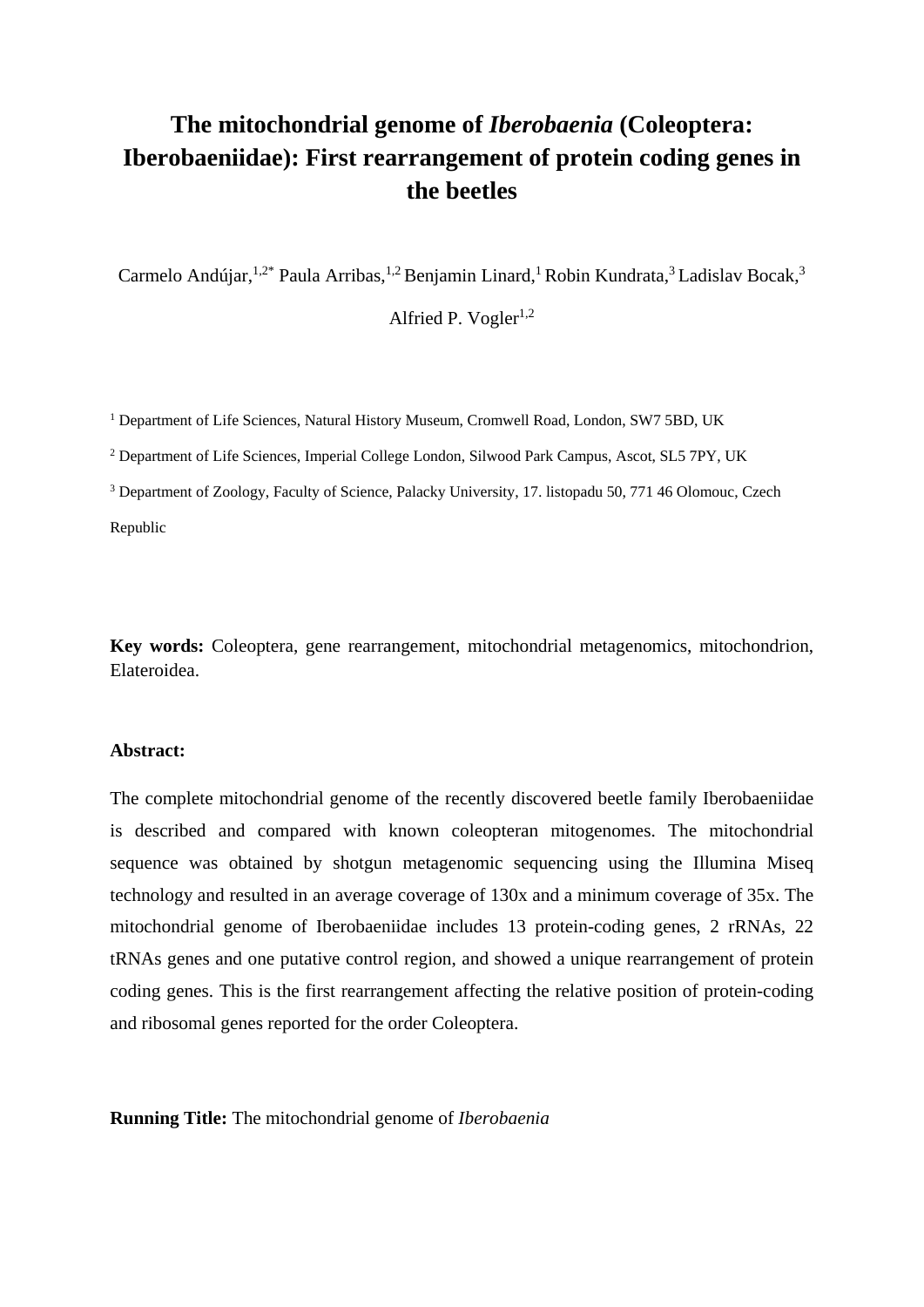Coleoptera are the most diverse order of insects, with about 179 extant families (Bouchard *et al.* 2011) and more than 350000 described species. More than 250 complete or almost complete mitochondrial genomes have been sequenced to date, including representatives from ≈100 families. Despite the high diversity and ancient origin of Coleoptera, estimated at around 300 MYA (Hunt et al., 2007; Misof et al., 2014), all known coleopteran mitogenomes share the same gene order and orientation for the protein-coding and rRNA genes, while rearrangements found to date affect only the position of the tRNA genes (Timmermans & Vogler, 2012). The genus *Iberobaenia* Bocak, Kundrata, Andújar & Vogler 2015 has been recently discovered and phylogenetic analyses conducted on mitochondrial and nuclear genes revealed the distinctiveness of the new lineage within the superfamily Elateroidea, resulting in the description of a new beetle family, Iberobaeniidae (Bocak *et al.*in press).

For sequencing the complete mitochondrial genome of *Iberobaenia* we followed the mitochondrial metagenomic approach (MMG) (Dettai et al., 2012; Zhou et al., 2013; Andújar et al., 2015; Crampton-Platt et al., 2015), which allows to assemble complete mitochondrial genomes from shotgun sequencing of specimen mixtures. The raw DNA extracted from a larval specimen of *Iberobaenia* sp. (Sierra de Cabra, Córdoba, Spain; Voucher specimen deposited in the Natural History Museum of London–BMNH 1042541) was pooled in equimolar concentration with DNA from 20 other Coleoptera from distant lineages mostly in the suborder Adephaga not connected to the current study. The dsDNA concentration was measured using a Qubit 2.0 Fluorometer (Life Technologies Corp., Carlsbad, CA, USA). A TruSeq DNA library was constructed with the pooled DNA and sequenced using the Illumin aMiSeq platform (2x300 bp; ~800–950 bp insert size) in 45% of an Illumina flow cell.

The Illumina output was quality assessed with FastQC 0.10.1 (Babraham Institute 2013) and processed with Trimmomatic 0.30 (Lohse *et al.* 2012) for Illumina adapter removal. Reads we subsequently filtered using Blast 2.2.27 (Altschul *et al.* 1990) against a reference database including 245 nearly complete coleopteran mitochondrial genomes retrieved from GenBank. Surviving mitochondrial reads were subsequently assembled using Celera Assembler 7.0 (Myers 2000), Newbler 2.7 (Margulies *et al.* 2006) and IDBA-UD (Peng *et al.* 2012). Celera analyses were done using the RunCa command with the bogart method for unitigger computations, and Unitig Repeat/Unique Toggling was conducted from unitigs longer than 500 bp; other parameters were set to default options. Newbler analyses were run using -mi 95 -ml 150 and IDBA using --maxk 300 --mink 50.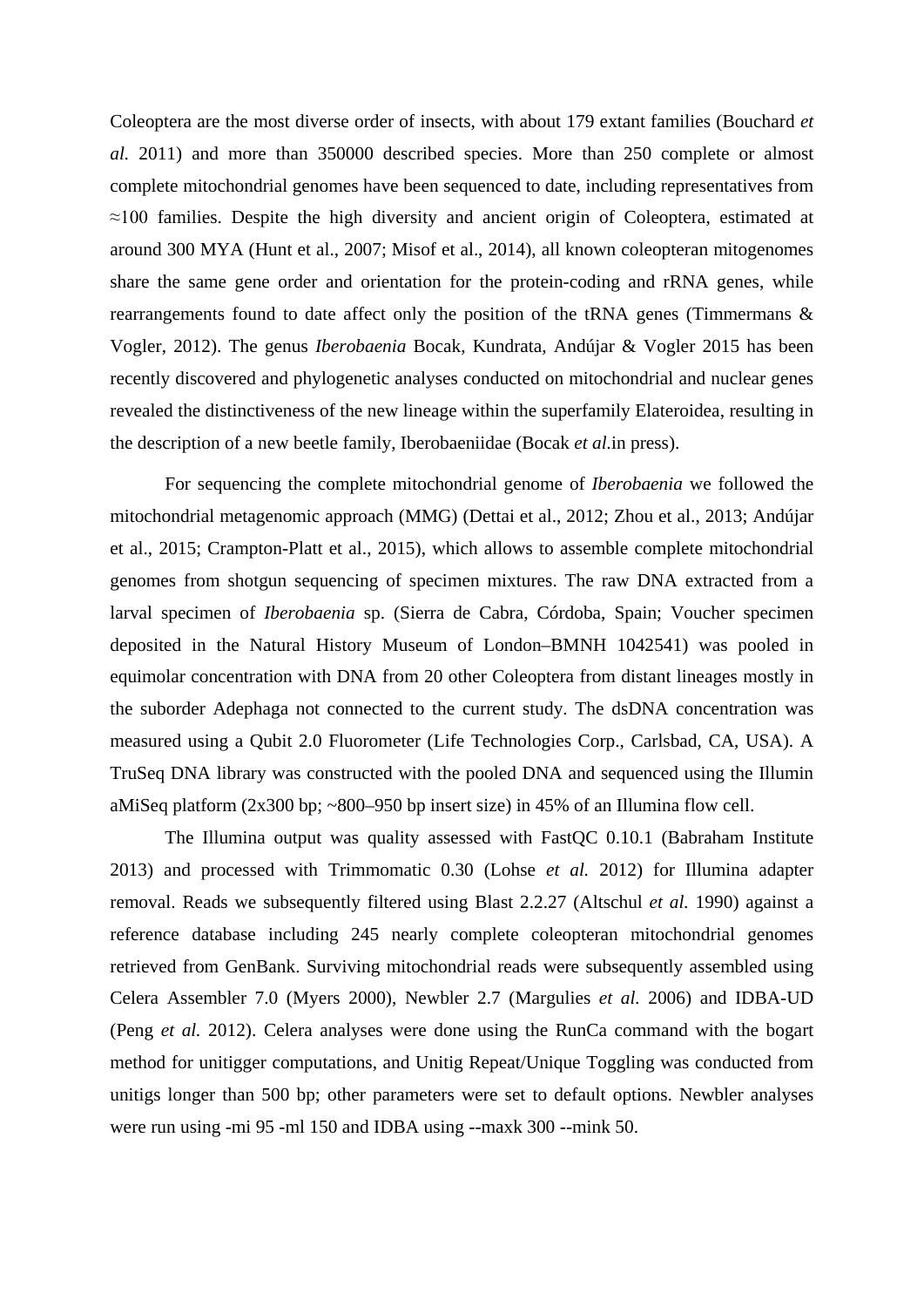Mitochondrial contigs longer than 500 bp obtained with the three assemblers were pooled and super-contiged using Geneious 7.1.9 (http://www.geneious.com), saving the 50% majority rule consensus from the resulting contigs. The mitogenome of *Iberobaenia* was identified using the *cox1* barcode sequence obtained from the same specimen with PCR-Sanger sequencing (Genbank accession no. XXX), and was annotated using gene predictions with MITOS (Bernt et al., 2013) and manually refined in Geneious. Additionally, mitochondrial Illumina reads were mapped against the mitogenome of *Iberobaenia* in Geneious (using a 99% similarity threshold).

The widely overlapping contigs obtained from the three independent assemblers, after super-contiging and circularization, resulted in a complete mitochondrial sequence of 16931bp (Accession no. KT825140) including 13 protein-coding, 2 rRNAs and 22tRNAs genes. The overall base composition was 46.9% for A, 14.1% for C, 7.5% for G, 31.5% for T. All protein-coding genes were encoded on the H-strand with exception of *nad1*, *nad4*, *nad4l* and *nad5*. All tRNA genes were encoded on the H-strand with the exception of *tRNA-Cys*, *tRNA-Phe*, *tRNA-His*, *tRNA-Val, tRNA-Gln*, *tRNAPro* and *tRNA-Leu2*. Our predictive annotation resulted in the canonical ATN start codon (isoleucine) for all genes (ATA: *nad2*, *cox1*, *cob*, *atp6*, *atp8* and *nad3;* ATG: *cox2* and *cox3;* ATT: *nad5*, *nad4* and *nad4l*; ATC: *nad6*) but *nad1*, where a TTG start codon was identified as previously reported in other Coleoptera (Sheffield et al., 2008). With regard to the 3' end, *nad2* was predicted with an incomplete stop codon "T", three genes showed the stop codon TAG (*nad5*, *nad1* and *cob*) and all other genes were inferred with the stop codon TAA. The longest gene was *nad5* (1647bp) and the shortest *atp8* (150bp). A maximum-likelihood phylogenetic tree was obtained in RaxML (Stamatakis, 2006) including some of the closest relatives to Iberobaniidae according to Bocak et al. (in review) (Fig. 1). The best tree was selected over 100 alternative runs and node support was calculated with 10000 bootstrap replicates.

The structure of the mitogenome of *Iberobaenia* showed a unique gene rearrangement with regard to the constant pattern found in all other mitochondrial genomes for the order Coleoptera (Timmermans & Vogler, 2012). The rearrangement affected the protein-coding, ribosomal and tRNAs genes. The gene order for the mitogenome of *Iberobaenia* sp., including tRNAs, is: I, M, *nad2*, W,C , Y, *cox1*, L1, *cox2*, K, D, *atp8*, *atp6*, *cox3*, *nad3*, N, R, A, E, F, G, S, *nad5*, H, *nad4l*, *nad1*, control region, Q, *nad4*, T, P, *nad6*, *cob*, S2, L2, *rrnL*, V, *rrnS*. The high sequencing read coverage (average:130x; max: 213x; min: 35x) provides high reliability to the obtained sequence. This is the first mitochondrial gene rearrangement reported in the order Coleoptera excluding those affecting only to tRNAs (Timmermans &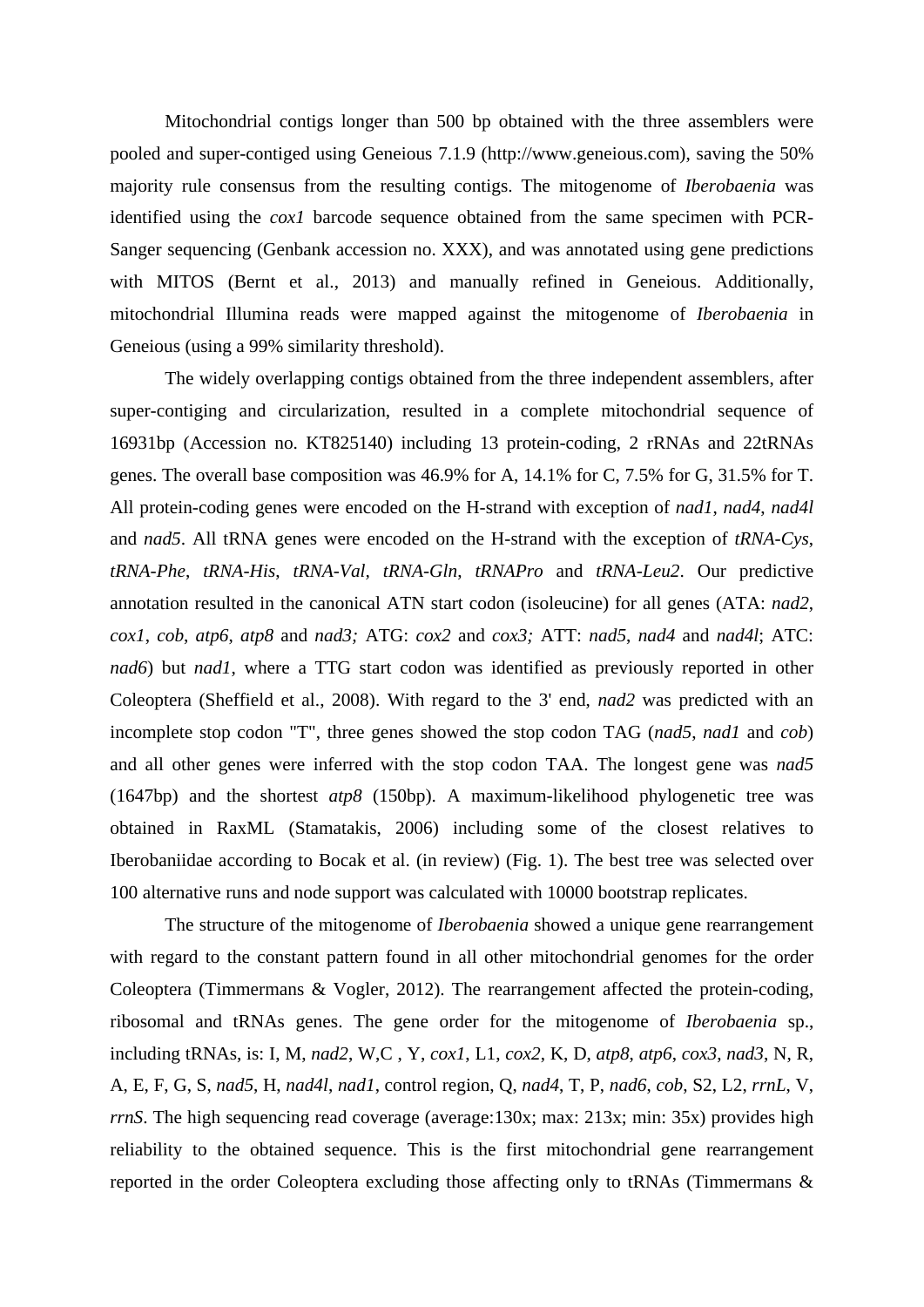Vogler, 2012). This finding adds to the unique features of the enigmatic beetle family Iberobaeniidae recently described from the Iberian Peninsula.

#### **Acknowledgements**

We thank Alex Aitken, Kevin Hopkins and Peter Foster (Natural History Museum) for their technical assistance. This work was funded by the Leverhulme Trust (grant F/00696/P), the NHM Biodiversity Initiative and the Natural Environment Research Council (grant NE/M021955). PA was supported by a postdoctoral grant from The Royal Society (Newton International Program, UK).

#### **Declaration of interest**

The authors report no conflict of interest. The authors alone areresponsible for the content and writing of the paper.

#### **References:**

- Altschul SF, Gish W, Miller W, Myers E.W, Lipman DJ, (1990). Basic local alignment search tool. J Mol Biol 215: 403–10.
- Andújar C, Arribas P, Ruzicka F, Crampton-Platt A, Timmermans MJTN, Vogler AP. (2015). Phylogenetic community ecology of soil biodiversity using mitochondrial metagenomics. Mol Ecol 24: 3603–3617.
- Babraham Institute (2013). FastQC: A quality control tool for high throughput sequence data. http://www.bioinformatics.babraham.ac.uk/projects/fastqc.
- Bernt M, Donath A, Jühling F, Externbrink F, Florentz C, Fritzsch G, Pütz J, Middendorf M, Stadler PF. (2013). MITOS: Improved de novo metazoan mitochondrial genome annotation. Mol Phylogenet Evol 69: 313–319.
- Bocak L, Kundrata R, Andújar C, Vogler AP. (2015). The discovery of Iberobaeniidae (Coleoptera: Elateroidea), a new family of beetles from Spain, with immatures detected by environmental DNA sequencing. Proc. R. Soc. London B. Submitted.
- Bouchard P, Bousquet Y, Davies A.E, Alonso-Zarazaga M. a, Lawrence JF, Lyal CHC, Newton AF, Reid CAM, Schmitt M, Slipiński SA, Smith ABT. (2011). Family-group names in Coleoptera (Insecta). ZooKeys 972: 1–972.
- Crampton-Platt A, Timmermans MJTN, Gimmel ML, Kutty SN, Cockerill TD, Vun Khen C, Vogler AP. (2015). Soup to tree: the phylogeny of beetles inferred by mitochondrial metagenomics of a Bornean rainforest sample. Mol Biol Evol 32: 2302–2316.
- Dettai A, Gallut C, Brouillet S, Pothier J, Lecointre G, Debruyne R. (2012). Conveniently pre-tagged and pre-packaged: extended molecular identification and metagenomics using complete metazoan mitochondrial genomes. PloS one 7: e51263.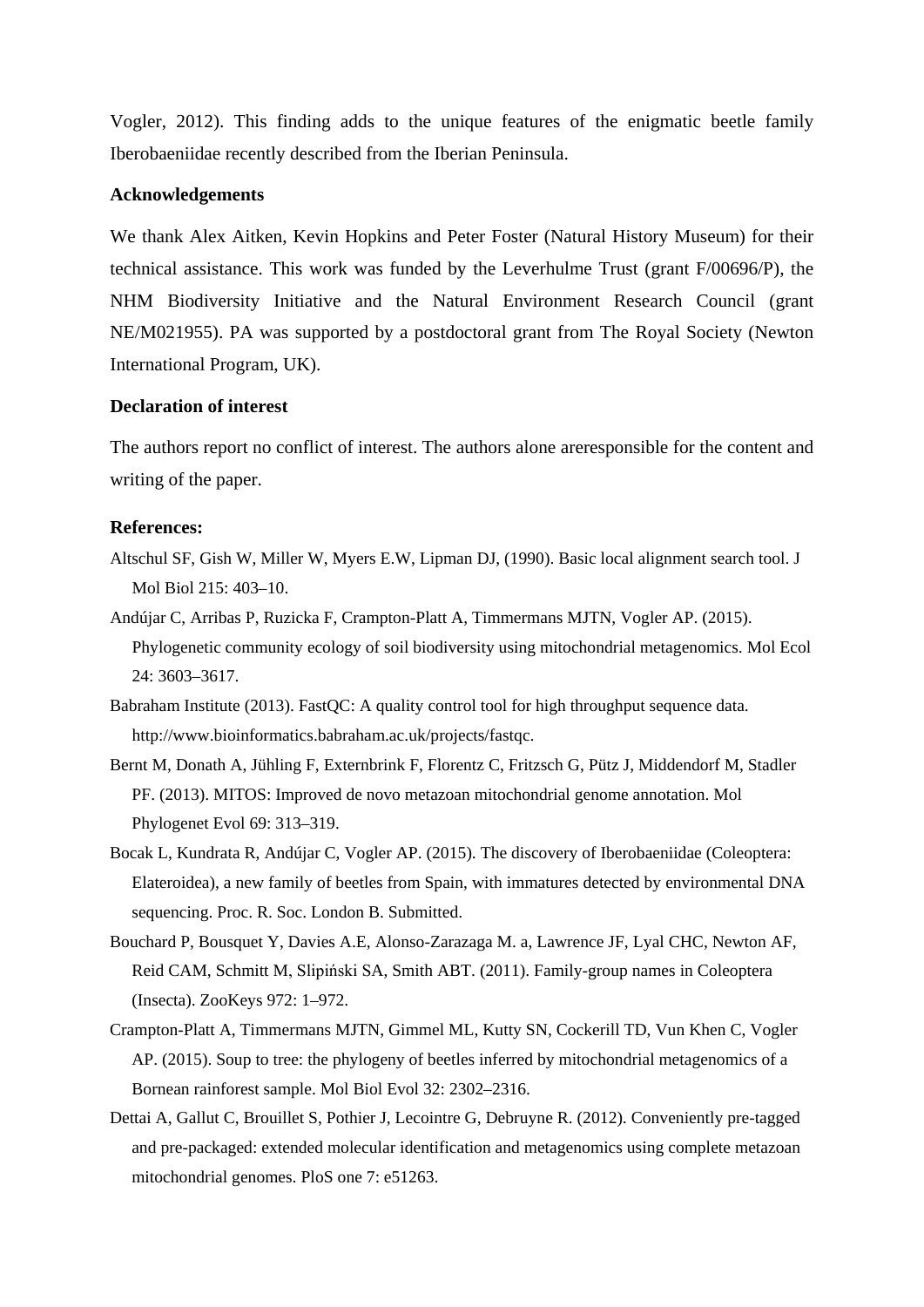- Hunt T, Bergsten J, Levkanicova Z, Papadopoulou A, John OS, Wild R, Hammond PM, Ahrens D, Balke M, Caterino MS, Gómez-Zurita J, Ribera I, Barraclough T.G, Bocakova M, Bocak L, Vogler AP. (2007). A comprehensive phylogeny of beetles reveals the evolutionary origins of a superradiation. Science 318: 1913–6.
- Lohse M, Bolger AM, Nagel A, Fernie AR, Lunn JE, Stitt M, Usadel B. (2012). RobiNA: a userfriendly, integrated software solution for RNA-Seq-based transcriptomics. Nucleic Acids Res 40: W622–7.
- Margulies M, Egholm M, Altman W.E, Attiya S, Bader JS, Bemben LA, Berka J, Braverman MS, Chen Y, Chen Z, Dewell B, Du L, Fierro JM, Gomes XV, Goodwin BC, He W, Helgesen S, Ho C.H, Irzyk GP, Jando SC, Maria L.I, Jarvie TP, Jirage KB, Kim J, Knight JR, Lanza R, Leamon JH, Lefkowitz SM, Lei M, Li J, Kenton L, Lu H, Makhijani VB, Mcdade KE, Mckenna MP, Myers W, Nickerson E, Nobile JR, Plant R, Puc BP, Ronan T, Roth GT, Sarkis GJ, Simons JF, Simpson JW, Srinivasan M, Tartaro KR, Tomasz A, Vogt KA, Greg A, Wang SH, Wang Y, Weiner MP, Yu P, Richard F, Rothberg JM. (2006). Genome sequencing in open microfabricated high density picoliter reactors. Nature 437: 376–380.
- Misof B, Liu S, Meusemann K, Peters RS, Donath a, Mayer C, Frandsen PB, Ware J, Flouri T, Beutel RG, Niehuis O, Petersen M, Izquierdo-Carrasco F, Wappler T, Rust J, Aberer a. J, Aspock U, Aspock H, Bartel D, Blanke a, Berger S, Bohm a, Buckley TR, Calcott B, Chen J, Friedrich F, Fukui M, Fujita M, Greve C, Grobe P, Gu S, Huang Y, Jermiin LS, Kawahara AY, Krogmann L, Kubiak M, Lanfear R, Letsch H, Li Y, Li Z, Li J, Lu H, Machida R, Mashimo Y, Kapli P, McKenna DD, Meng G, Nakagaki Y, Navarrete-Heredia JL, Ott M, Ou Y, Pass G, Podsiadlowski L, Pohl H, von Reumont BM, Schutte K, Sekiya K, Shimizu S, Slipinski A, Stamatakis A, Song W, Su X, Szucsich NU, Tan M, Tan X, Tang M, Tang J, Timelthaler G, Tomizuka S, Trautwein M, Tong X, Uchifune T, Walzl MG, Wiegmann BM, Wilbrandt J, Wipfler B, Wong TKF, Wu Q, Wu G, Xie Y, Yang S, Yang Q, Yeates DK, Yoshizawa K, Zhang Q, Zhang R, Zhang W, Zhang Y, Zhao J, Zhou C, Zhou L, Ziesmann T, Zou S, Xu X, Yang H, Wang J, Kjer KM, Zhou X. (2014). Phylogenomics resolves the timing and pattern of insect evolution. Science 346: 763–767.
- Myers EW. (2000). A whole-genome assembly of Drosophila. Science 287: 2196–2204.
- Peng Y, Leung HCM, Yiu SM, Chin FYL. (2012). IDBA-UD: a de novo assembler for single-cell and metagenomic sequencing data with highly uneven depth. Bioinformatics 28: 1420–8.
- Sheffield NC, Song H, Cameron SL, Whiting MF. (2008). A comparative analysis of mitochondrial genomes in Coleoptera (Arthropoda: Insecta) and genome descriptions of six new beetles. Mol Biol Evol 25: 2499–509.
- Stamatakis A. (2006) RAxML-VI-HPC: maximum likelihood-based phylogenetic analyses with thousands of taxa and mixed models. Bioinformatics 22: 2688–90.